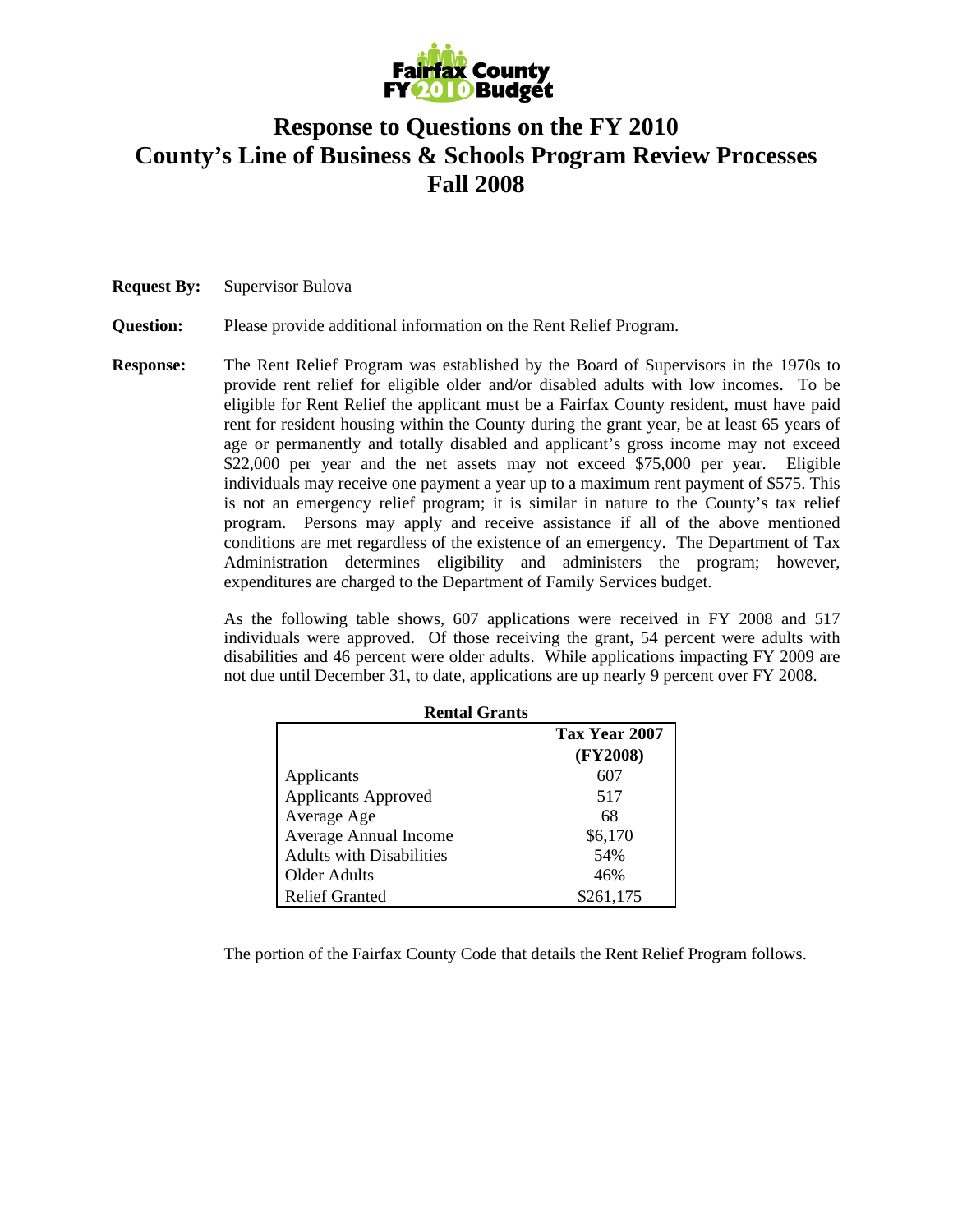## **ARTICLE 15. Rent Relief for the Low-Income Elderly and the Disabled.**

### **Section 4-15-1. Definitions.**

(a) For the purposes of this Article, the following words and phrases shall have the meanings respectively ascribed to them by this Section:

(1) *Affidavit* shall mean the rental grant affidavit.

- (2) *Applicant* shall mean the person who applies for rent relief.
- (3) *County* shall mean Fairfax County, Virginia.

(4) *County Board* shall mean the Fairfax County Board of Supervisors.

(5) *County Executive* shall mean the County Executive of Fairfax County, Virginia, or any of his duly authorized deputies or agents.

(6) *Dwelling* shall mean the full-time residence of the person or persons seeking a grant.

(7) *Grant* shall mean a financial assistance payment made to any person meeting the requirements of this Article.

(8) *Grant* year shall mean the calendar year for which a grant is sought.

(9) *Rent* shall mean the monetary consideration paid for occupation of the dwelling unit, and shall include the monetary stipend paid to a cooperative housing association by its residents.

(10) *Tenant* shall mean the one who resides in a dwelling, for the privilege of which rent is paid. (4-17-72; 12-18-72; 1961 Code, § 25-106.)

#### **Section 4-15-2. Grants authorized; persons qualified.**

Grants in varying amounts according to the terms of this Article are provided for qualified tenants who are residents of the County and who are not less than sixty-five (65) years of age or permanently and totally disabled as provided in Section 4-15-6(b) and (c). Persons qualifying for grants are deemed to bear an extraordinary burden in rent costs in relation to their income and net worth and are in need of public relief. Such persons thus qualify for general relief as provided in*Code of Virginia,* Section 63.1-106. (4-17-72; 12-18-72; 1961 Code, § 25-017; 15- 77-4.)

#### **Section 4-15-3. Administration of grants; rules and regulations.**

The grants shall be administered by the County Executive according to the provisions of this Article. The County Executive is hereby authorized and empowered to prescribe, adopt, promulgate and enforce rules and regulations in conformance with the provisions of this Article including, but not limited to, the requiring of answers under oath, and requiring the production of rent receipts or cancelled checks to determine the validity of grant claims. The County Executive may also require the production of certified tax returns and appraisal reports to establish income or financial worth. (4-17-72; 12-18-72; 1961 Code, § 25-108.)

#### **Section 4-15-4. Applicants to meet certain requirements.**

(a) Rent relief will be granted to persons subject to the following provisions:

(1) The applicant has paid rent for resident housing within the County during the grant year and is a resident of the County on December 31 of the grant year.

(2) The applicant, or spouse if they live together, is sixty-five (65) years of age or older or is permanently and totally disabled as provided in Section 4-15-6(b) and (c) on December 31 of the grant year.

(3) The gross combined incomes of the applicant during the grant year cannot exceed Twentytwo Thousand Dollars (\$22,000.00). Gross combined income shall include all income from all sources of the applicant and of the applicant's relatives living in the dwelling for which rent relief is claimed; provided the first Seventy-five Hundred Dollars (\$7,500.00) of any income received by an owner who is permanently and totally disabled and that the first Sixty-five Hundred Dollars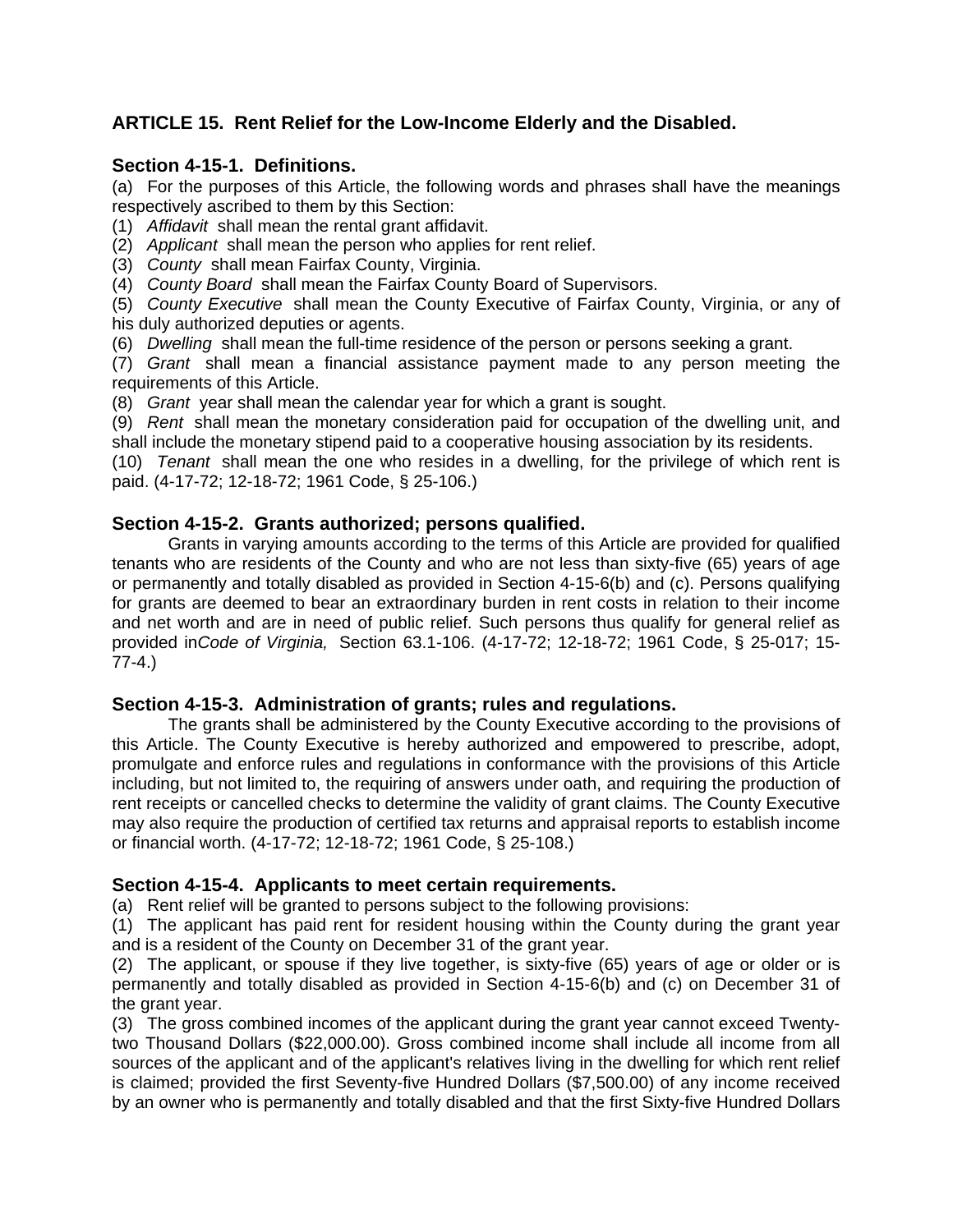(\$6,500.00) of income of each relative, other than the spouse, who is living in the dwelling shall not be included in such total. If the applicant has been a resident of the County for less than the full grant year, the income received for the grant year and the maximum allowable income shall be prorated for the period of actual residence.

(4) The net combined financial worth of the applicant as of December 31 of the grant year cannot exceed Seventy-five Thousand Dollars (\$75,000.00). Net financial worth shall include the value of all assets, including equitable interest, of the applicant and the applicant's spouse who resides in the same household, excluding furnishings. Such furnishings shall include furniture, household appliances and other items typically used in a home.

(5) Deleted. (4-17-72; 12-18-72; 1961 Code, 25-109; 43-74-25; 15-77-4; 33-78-4; 24-80-4; 29- 81-4; 17-82-4; 31-86-4; 23-87-4; 50-88-4.)

## **Section 4-15-5. Requirement for election of method of relief; mobile home.**

#### (a) Deleted.

(b) A qualified low-income elderly applicant or qualified disabled applicant residing in and owning a mobile home as defined in the Zoning Chapter and located on land for which rent is paid may be granted either:

(1) Rent relief on the land upon which the mobile home is situated; or

(2) Personal property tax relief pursuant to Article 16 of this Chapter;

providing, however, that an applicant must elect between these alternative methods of relief at the time of application, on or before May 1 of each year. (4-17-72; 12-18-72; 1961 Code, § 25- 109.1; 14-78-4; 31-86-4.)

#### **Section 4-15-6. Claiming of grant.**

(a) Annually, but not later than April 1 of the year following the grant year, the person claiming a grant shall file with the County Executive a rental grant affidavit and other such information as required according to procedure set forth by the County Executive except this date may be extended to December 31 if the applicant is applying for rental grant for the first time or if hardship conditions exist which, through no fault of the applicant, prohibits applying by April 1 and if proper application is made along with sworn affidavit that failure to apply was due to reasons beyond the control of the applicant. No extension shall be made beyond December 31 of the year following the year for which the grant is sought.

(b) The affidavit shall set forth in a manner prescribed by the County Executive, the names of the related persons sharing the same dwelling with the applicant, their gross combined income, and the financial worth of the applicant and spouse.

(c) If such person is under sixty-five (65) years of age, such form shall have attached thereto a certification made in accordance with *Code of Virginia,* Section 58.1-3213, that such person is permanently and totally disabled, as defined by *Code of Virginia,* Section 58.1-3217. (4-17-72; 12-18-72; 1961 Code, § 25-110; 1-73-25; 43-74-25; 15-77-4; 15-78-4; 33-78-4; 31-86-4; 17-90- 4; 11-91-4; 52-92-4; 10-97-4.)

#### **Section 4-15-7. Amount paid to qualifying applicants.**

(a) For a qualifying applicant, the amount of the grant shall be based upon the percent of maximum allowable income paid for rent above thirty percent (30%) for a dwelling in the County during the grant year. The amount of the grant shall be determined by the Board of Supervisors on an annual basis as part of the County's Approved Fiscal Plan.

(b) For a qualifying applicant residing in the County for less than a full grant year, the amount of the grant shall be based upon the percent of maximum allowable income paid for rent above thirty percent (30%) for a dwelling in the County during the grant year, and that amount shall